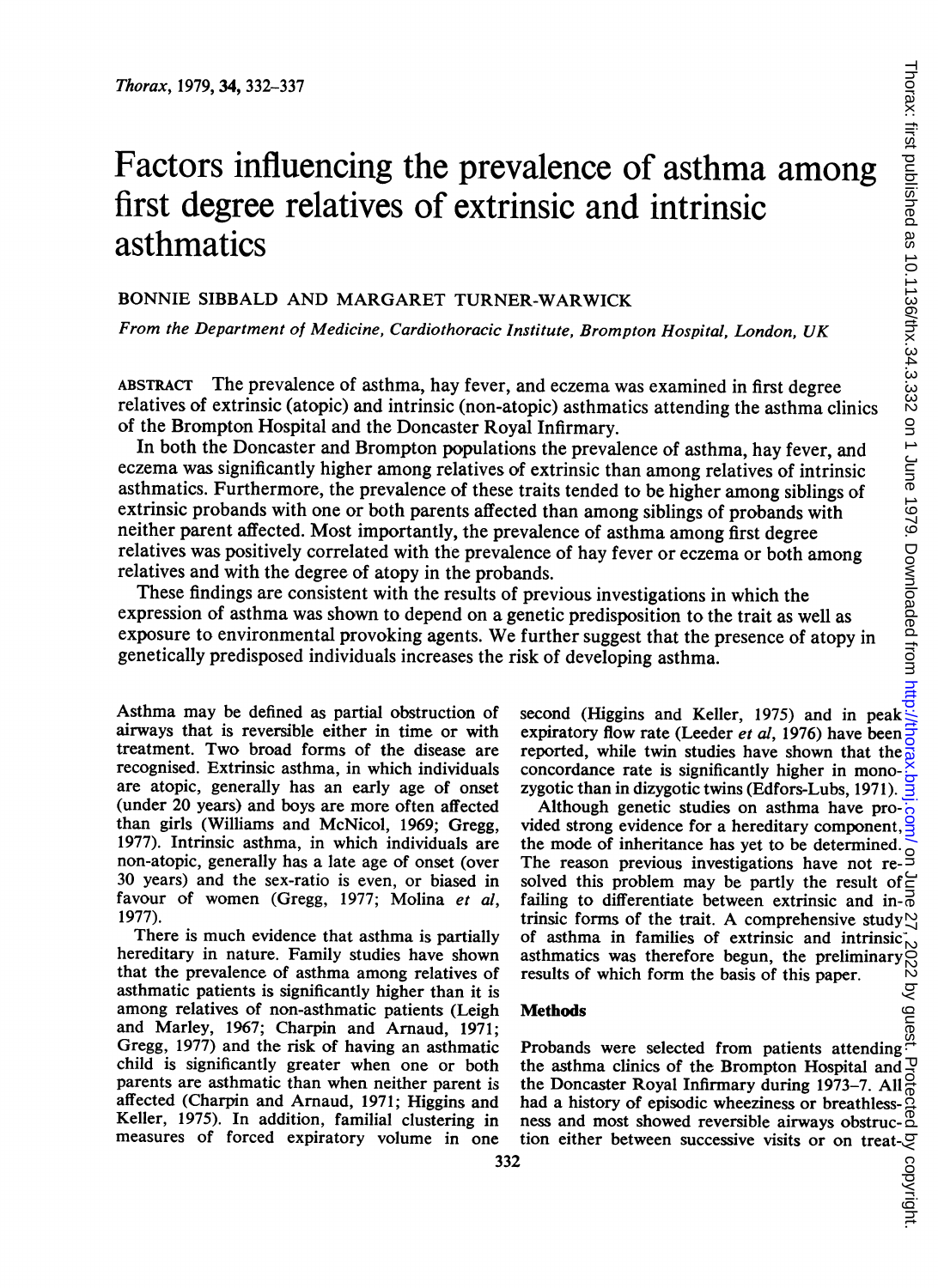ment with a bronchodilator. Clearly atopic patients were selected as extrinsic probands and clearly non-atopic probands as intrinsic probands to increase the probability of detecting differences between these two forms of asthma. These probands were designated "polar."

Polar extrinsic probands had three or more positive skin prick tests of the 21 common allergens tested for. (Any weal of <sup>2</sup> mm or more in diameter in the absence of any equivalent reaction in the control tests was recorded as positive.) In addition, extrinsic probands had either a history of eczema or hay fever or both, or asthma provoked by pollens, dust, or animals. Only individuals whose age of onset was under 20 years were accepted. In contrast, polar intrinsic probands had no positive skin prick tests, no history of eczema or hay fever, and no asthma provoked by pollens, dust, or animals. Only individuals whose age of onset was over 30 years were accepted. Most asthmatics do not meet these criteria for polar intrinsic or polar extrinsic asthma. Individuals in this intermediate category have been described in detail and will be discussed in a later paper (Sibbald, in preparation). To give a more complete view of the asthma spectrum we now describe our findings in a sample of these asthmatic patients. Probands were selected from outpatients attending the Brompton clinic, and were classified into two groups that we have termed non-polar intrinsic asthma and intermediate type asthma.

Non-polar intrinsic asthmatics were skin test negative and had no allergic provoking factors. Unlike the polar group, however, they possessed

one or both of the following factors: age of onset under 30 years; a positive history of hay fever or eczema or both. Intermediate asthmatics had either one or two positive skin prick test reactions; no other criteria were imposed when selecting these probands.

Information on the first degree relatives of probands was taken from an asthma questionnaire completed by a doctor on the proband's first visit to the clinic. For each proband the following information was recorded: total number of siblings and offspring, the number with asthma, hay fever or eczema or both; number of parents with asthma, hay fever or eczema or both; and sex of affected relatives.

The chi-square test was used to assess differences between groups (Mulholland and Jones, 1968). The P-values for one degree of freedom have been given except where otherwise indicated.

# Results

In most respects the Brompton and Doncaster populations were similar (table 1). There were no measurable differences between Brompton and Doncaster extrinsic probands or between Brompton and Doncaster intrinsic probands. In addition, the prevalences of asthma, hay fever, and eczema among the first degree relatives of intrinsic asthmatics did not differ between the two populations. The prevalences of these traits, however were higher among relatives of Brompton extrinsic asthmatics than among relatives of Doncaster extrinsic asthmatics.

The data were analysed separately in the

| Character                       | Doncaster |          | <b>Brompton</b> |          |           |  |
|---------------------------------|-----------|----------|-----------------|----------|-----------|--|
|                                 | Value     | Percent  | Value           | Percent  |           |  |
| Extrinsic asthma                |           |          |                 |          |           |  |
| Probands                        |           |          |                 |          |           |  |
| Proportion in sample            | 119/379   | $31 - 4$ | 208/787         | $26 - 4$ | <b>NS</b> |  |
| Sex-ratio M:F                   | 0.83      |          | $1 - 12$        |          | NS        |  |
| Proportion with hayfever/eczema | 86/119    | 72.3     | 163/208         | $78 - 4$ | NS        |  |
| No relatives/proband            | $5 - 4$   |          | 4.1             |          | NS.       |  |
| First degree relatives          |           |          |                 |          |           |  |
| Prevalence of asthma            | 67/639    | $10 - 5$ | 132/858         | $15 - 4$ | P < 0.05  |  |
| Prevalence of hay fever         | 44/639    | 6.9      | 134/858         | $15 - 6$ | P < 0.01  |  |
| Prevalence of eczema            | 28/639    | $4 - 4$  | 69/858          | $8 - 0$  | P < 0.05  |  |
| Instrinsic asthma               |           |          |                 |          |           |  |
| Probands                        |           |          |                 |          |           |  |
| Proportion in sample            | 26/379    | 6.9      | 63/787          | $8-0$    | NS.       |  |
| Sex-ratio M:F                   | 0.73      |          | 0.66            |          | NS        |  |
| No relatives/proband            | 7.2       |          | 7.0             |          | NS        |  |
|                                 |           |          |                 |          |           |  |
| First degree relatives          |           |          |                 |          |           |  |
| Prevalence of asthma            | 9/187     | $4 - 8$  | 19/439          | 4.3      | NS.       |  |
| Prevalence of hay fever         | 1/187     | 0.5      | 9/439           | $2 - 0$  | <b>NS</b> |  |
| Prevalence of eczema            | 2/187     | $1 - 1$  | 5/439           | $1 - 1$  | NS        |  |

Table <sup>1</sup> Comparison of Doncaster and Brompton populations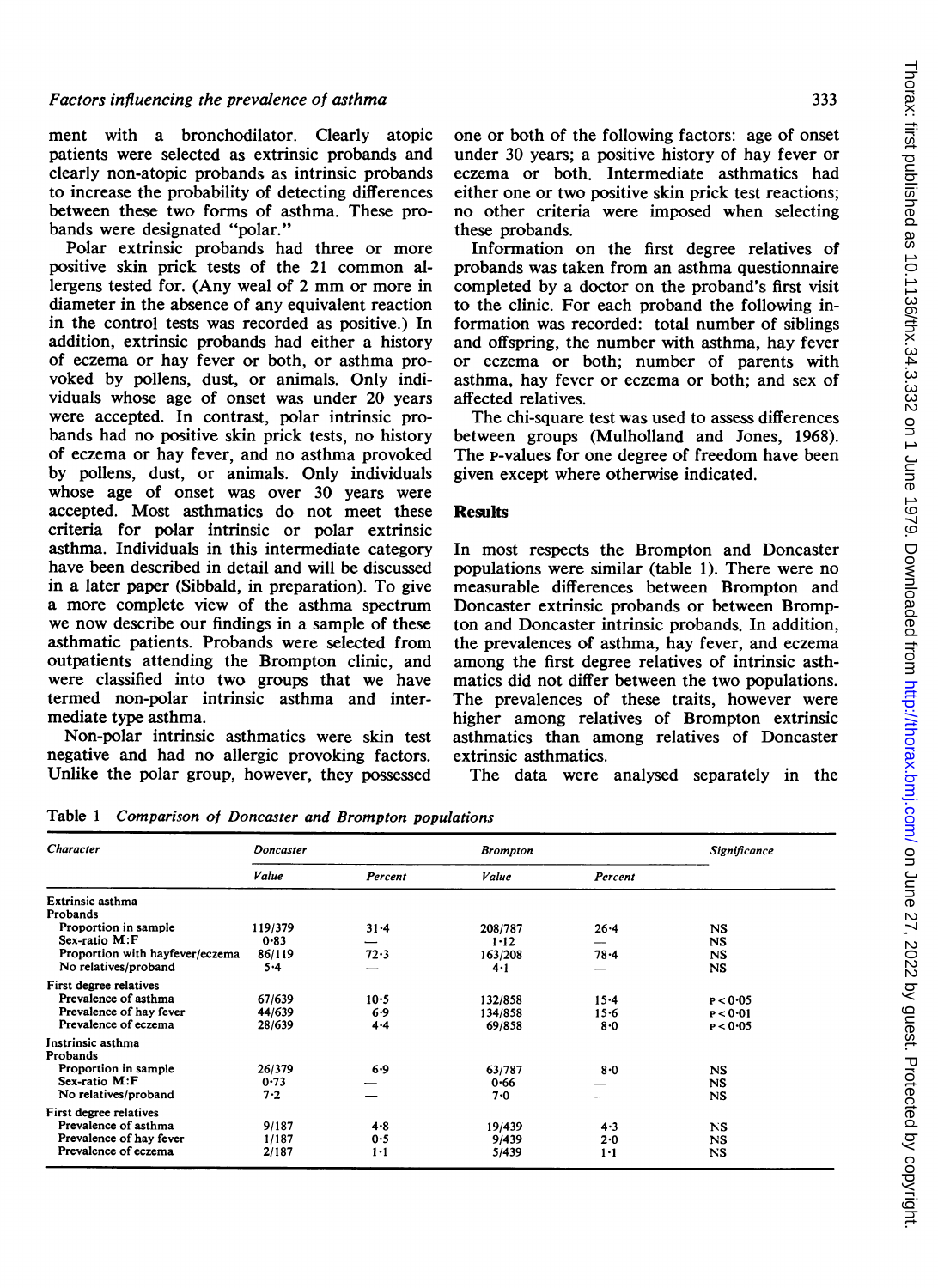Brompton and Doncaster populations. The relative differences between extrinsic and intrinsic asthmatics in prevalences of asthma, hay fever, and eczema were similar in the two populations. In addition, the populations did not differ in the distribution of asthma either among parents, siblings, and offspring or among siblings of asthmatic patients with neither, one, or both parents affected.

This high degree of similarity between the two populations suggested that the factors precipitating asthma were probably common to both. Therefore we have combined the populations and have presented the results for the pooled data.

#### POLAR EXTRINSIC PROBANDS

Among the 1166 patients examined, 327 (28-0%) fulfilled the criteria for polar extrinsic asthma. Of these, 164 were men. The prevalence of hay fever did not differ between the sexes, while eczema was slightly more common among male than female probands (table 2).

The prevalence of asthma, hay fever, and

first published eczema among the first degree relatives of the polar extrinsic probands is summarised in table 3. The prevalence of asthma among parents, siblings, and offspring was not evenly distributed; there were more affected parents and fewer affected siblings than expected.

The prevalence of asthma among siblings of  $\frac{\omega}{\omega}$ probands with neither, one, or both parents affected  $\vec{\theta}$ tended to increase as the number of asthmatic parents increased (table 4). The lowest prevalence  $\vec{\omega}$ of asthma occurred in families where neither parent was affected and the highest prevalence  $\frac{1}{2}$ where both parents were affected. Similarly, the  $\frac{\omega}{\Delta}$ prevalence of hay fever/eczema among siblings increased as the number of parents with these traits increased.

#### POLAR INTRINSIC PROBANDS

Among the 1166 patients examined, 89 (7.6%) fulfilled the criteria for polar intrinsic asthma. Of these, 53 were women. The sex ratio of  $0.68$  was not significantly different from  $1.00$  (P $>0.05$ ). The prevalence of asthma, hay fcver, and eczema

Table 2 Prevalence of hay fever and eczema among polar extrinsic probands

| Probands     | N   | Hay fever only            |                  | Eczema only               |                  | Hay fever and eczema      |                  |
|--------------|-----|---------------------------|------------------|---------------------------|------------------|---------------------------|------------------|
|              |     | No affected               | Percent affected | No affected               | Percent affected | No affected               | Percent affected |
| Men          | 164 | 48                        | $29 - 3$         | 41                        | 25.0             | 35                        | $21 - 3$         |
| Women        | 163 | 51                        | $31 - 3$         | 25                        | $15 - 3$         | 49                        | $30 - 1$         |
| Total        | 327 | 99                        | $30 - 3$         | 66                        | $20 - 2$         | 84                        | $25 - 7$         |
| Significance |     | $x^2 = 0.16$ , $p > 0.05$ |                  | $x^2 = 3.88$ , $p > 0.05$ |                  | $x^2 = 2.33$ , $p > 0.05$ |                  |

Table <sup>3</sup> Prevalence of asthma, hay fever, and eczema among first degree relatives of polar extrinsic probands

| Trait     | Prevalence $(\%)$<br>Parents | <b>Siblings</b>  | <i><b>Offspring</b></i> | All relatives    | Comparison of parents,<br>siblings and offspring<br>Significance $(df=2)$ |  |
|-----------|------------------------------|------------------|-------------------------|------------------|---------------------------------------------------------------------------|--|
| Asthma    | 104/654(15.9)                | 70/666(10.5)     | $25/177(14-1)$          | 199/1497(13.3)   | $x^2 = 7.19$ , $p < 0.05$                                                 |  |
| Hay fever | 91/654(13.9)                 | $69/666(10-4)$   | $18/177(10-2)$          | 178/1497(11.9)   | $x^2 = 3.86$ , $p > 0.05$                                                 |  |
| Eczema    | $38/654$ (5.8)               | $45/666$ $(6.8)$ | $14/177$ (7.9)          | 97/1497<br>(6.5) | $x^2 = 1.65$ , $p > 0.05$                                                 |  |

Table 4 Prevalence of asthma and hay fever/eezema among siblings of extrinsic probands with neither, one, or both parents affected

| Affected parents         | N   | Asthma                      |                                    |          | N   | Hay fever/eczema       |                                     |          |
|--------------------------|-----|-----------------------------|------------------------------------|----------|-----|------------------------|-------------------------------------|----------|
|                          |     | Siblings at risk            | Siblings affected Percent affected |          |     | Siblings at risk       | Siblings affected  Percent affected |          |
| Neither                  | 229 | 475                         | 38                                 | $8-0$    | 223 | 960                    | 167                                 | $17 - 4$ |
| One                      | 92  | 177                         | 28                                 | $15 - 8$ | 91  | 154                    | 29                                  | 18.8     |
| Both                     | 6   | 14                          | 4                                  | $28 - 6$ | 13  | 18                     | 8                                   | 44.4     |
| Significance<br>$(df=2)$ |     | $x^2 = 16.14$ , $P < 0.001$ |                                    |          |     | $x^2 = 8.58, p < 0.05$ |                                     |          |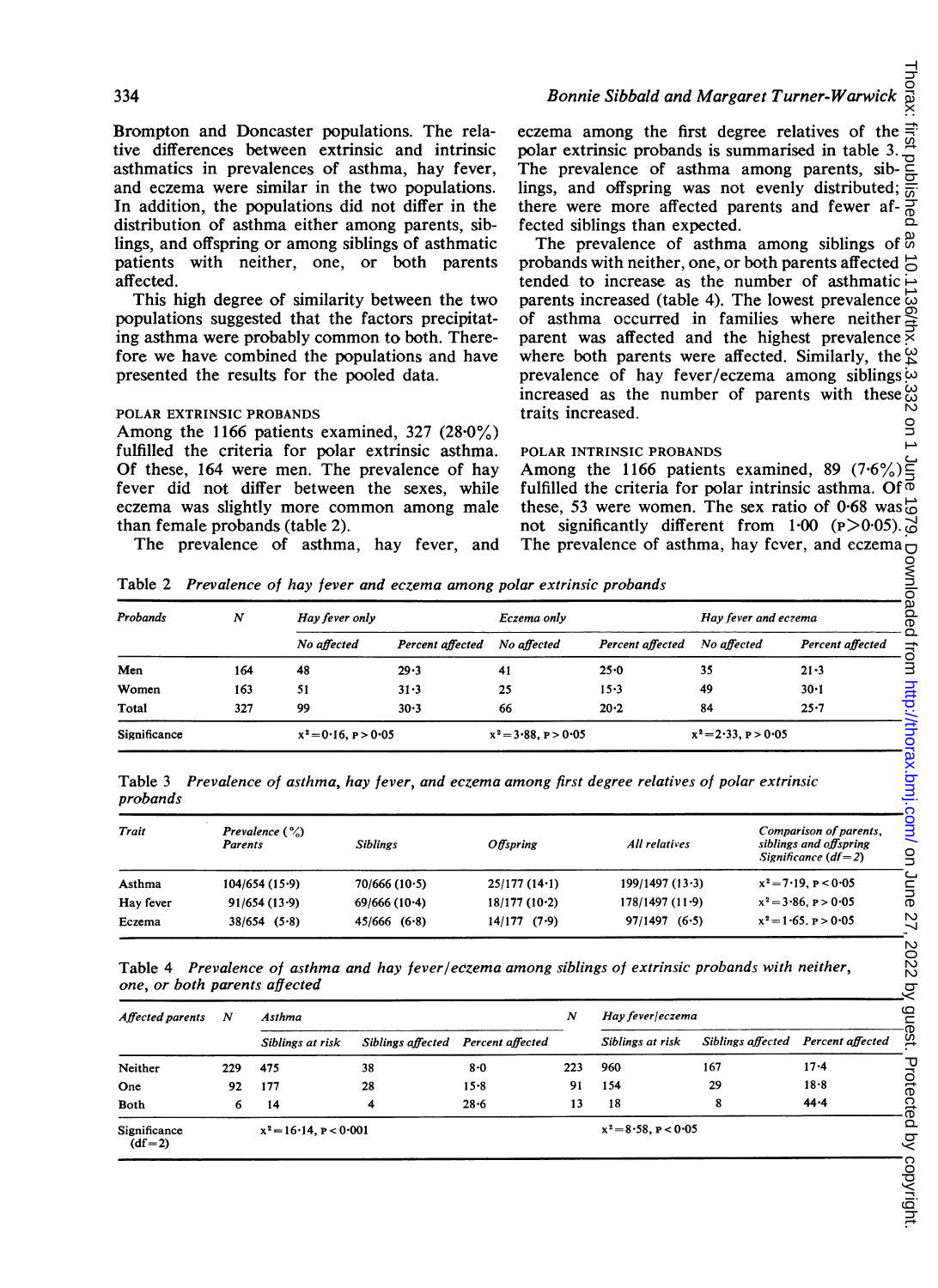among the first degree relatives of the polar intrinsic probands is summarised in table 5. The prevalence of asthma was again unevenly distributed among the parents, siblings, and offspring; there were more affected parents and fewer affected siblings than expected.

Sample sizes were too small to permit analysis of the number of affected siblings when neither, one, or both parents had asthma or hay fever/ eczema (table 6). The prevalence of asthma, however, tended to be higher when one parent was asthmatic than when neither parent was affected.

The overall prevalence of asthma among first degree relations of intrinsic probands was significantly lower than that among relatives of extrinsic probands ( $p < 0.001$ ). Similarly, the prevalence of hay fever/eczema was lower among relatives of extrinsic asthmatics  $(P<0.001)$ .

## INTERMEDIATE FORMS OF ASTHMA

A small number of asthmatic patients who did not fulfil the criteria for polar extrinsic or intrinsic asthma were selected for comparison with the polar groups from the same population. Of the 787 patients attending the Brompton clinic, 22  $(2.8\%)$  were non-polar intrinsic and 271  $(34.4\%)$ were intermediate type. From the latter group 14 randomly selected patients were included in the present study. The prevalence of asthma among relatives of non-polar intrinsic asthmatics was  $7/96$   $(7.3\%)$  and that of the intermediate type asthmatics was  $10/81$  (12.3%). The prevalence of hay fever or eczema or both was 13/95 (13-5%) in the former group and  $6/81$  (7.4%) in the latter.

The prevalence of asthma and hay fever/eczema among the first degree relatives of the four groups (for instance, polar intrinsic and extrinsic, nonpolar intrinsics, and intermediate type) is shown (see figure). When the groups of probands are ranked in order of increasing atopy, as assessed by skin test sensitivity, the prevalence of asthma among relatives increases linearly. Between any two adjacent groups of probands, the prevalence of asthma is not significantly different. Between



first degree relatives of probands.

Table <sup>5</sup> Prevalence of asthma, hay fever, and eczema among first degree relatives of polar intrinsic probands

| Trait     | Prevalence $(\%)$<br><b>Parents</b> | <b>Siblings</b> | <i><b>Offspring</b></i> | All relatives | Comparison of parents,<br>siblings and offspring<br>Significance $(df=2)$ |  |
|-----------|-------------------------------------|-----------------|-------------------------|---------------|---------------------------------------------------------------------------|--|
| Asthma    | 14/178(7.9)                         | $7/290(2-4)$    | $7/158(4-4)$            | 28/626(4.5)   | $x^2 = 7.27$ , $p < 0.05$                                                 |  |
| Hay fever | 0/178(0)                            | $4/290(1-4)$    | 6/158(3.8)              | 10/626(1.6)   | $x^2 = 1.67$ , $p > 0.05^*$                                               |  |
| Eczema    | 1/178(0)                            | 3/290(1.0)      | 3/158(1.9)              | $7/626(1-1)$  | $x^3 = 1.33$ , $p > 0.05$                                                 |  |

\*Comparison between siblings and offspring  $(df=1)$ 

Table 6 Prevalence of asthma and hay fever/eczema among siblings of intrinsic probands with neither, one, or both parents affected

| Affected parents | $\boldsymbol{N}$ | Asthma           |                                     | N       | Hay fever/eczema |                  |                                    |     |
|------------------|------------------|------------------|-------------------------------------|---------|------------------|------------------|------------------------------------|-----|
|                  |                  | Siblings at risk | Siblings affected  Percent affected |         |                  | Siblings at risk | Siblings affected Percent affected |     |
| Neither          | 74               | 258              |                                     | 1.6     | 88               | 248              |                                    | 5.2 |
| One              | 14               | 32               |                                     | $9 - 4$ |                  |                  |                                    |     |
| <b>Both</b>      |                  |                  |                                     |         |                  |                  |                                    |     |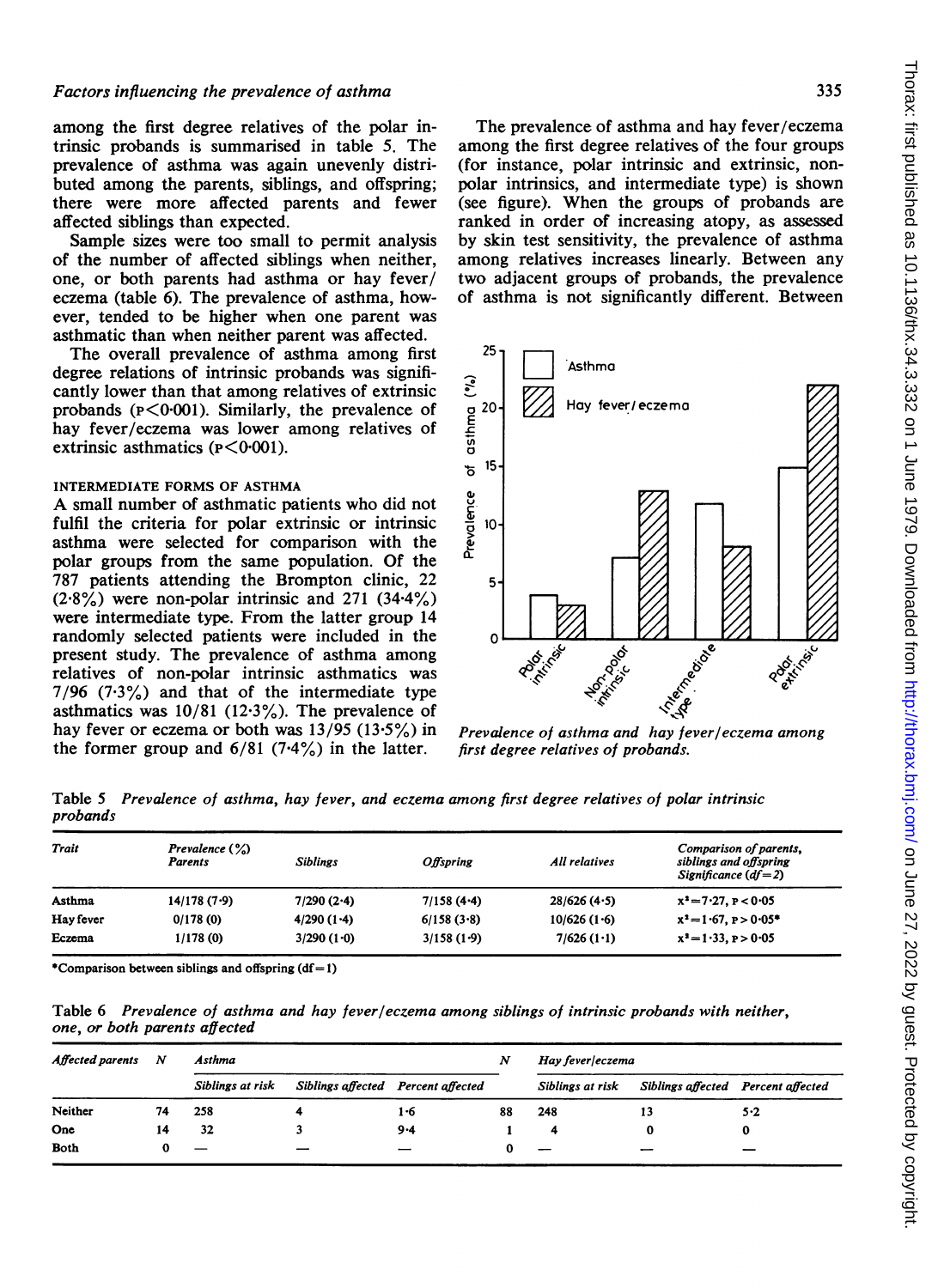alternate groups and between the two extremes, however, the differences are significant (polar intrinsic and intermediate type,  $p < 0.05$ ; non-polar intrinsic and polar extrinsic,  $P \leq 0.05$ ; polar extrinsic and intrinsic  $P \leq 0.001$ ).

The prevalence of hay fever/eczema among first degree relatives was also positively correlated with the degree of atopy in the probands (Spearman rank correlation coefficient of  $0.8$ ).

## Discussion

The Doncaster and Brompton populations were remarkably similar, the sole difference being the relatively higher prevalence of asthma, eczema, and hay fever among relatives of Brompton extrinsic asthmatics than among relatives of Doncaster extrinsic asthmatics. Although the cause of this difference cannot be elucidated in this study, this may reflect a difference in the degree of atopy or the severity or both of the asthma in probands. If Brompton probands were more atopic or more severely affected, their increased predisposition to asthma, eczema, and hay fever might be associated with a higher prevalence of these traits among first degree relatives.

Among extrinsic and intrinsic probands there was no distortion in the sex-ratio and little difference between the sexes in the prevalence of hay fever/eczema. The excess of male extrinsic asthmatics often found in other studies was not observed here. This discrepancy may reflect a bias in ascertainment or may have arisen by chance. In the present study the absence of sexual differences suggests that these traits are neither sexlinked nor sex-influenced.

The increased prevalence of asthma among siblings of probands with one or both parents affected supports the hypothesis that this trait is hereditary. At least part of this familial association, however, may have resulted from a common family environment, which would also tend to increase this prevalence. Similarly the increased prevalence of hay fever/eczema among siblings of probands with one or both parents affected, supports, but does not prove, the concept that atopic manifestations are partly hereditary.

The prevalence of asthma is significantly higher among relatives of extrinsic asthmatics than among relatives of intrinsic asthmatics. Although this difference may result from dissimilarities in the family environments, such that relatives of extrinsic asthmatics are exposed to more environmental provoking factors, it seems more reasonable to suggest that this difference is genetic. If this is true then extrinsic asthmatics have a

stronger genetic predisposition to asthma than do intrinsic asthmatics.

It is important to note that this clear separation of the extrinsic and intrinsic populations results from the deliberate selection of highly atopic and clearly non-atopic probands. In practice, most asthmatic patients fall between these two extreme forms of asthma, thus forming a continuous spectrum.

A comparison of the intermediate type of asthma to the two polar forms shows a positive correlation between the prevalence of asthma among first degree relatives and the degree of atopy in the probands (see figure). If we assume that the prevalence of hay fever and eczema provides an estimate of the frequency of atopy, then the prevalence of asthma among relatives is also correlated with the degree of atopy in these same relatives. In addition, the prevalence of asthma and hay fever/eczema is low among relatives of intrinsic asthmatics and high among relatives of extrinsic asthmatics. This strong association between atopy and asthma indicates that atopy may enhance a genetic predisposition to asthma.

The above findings together with the results  $\frac{5}{8}$ <br>previous investigations suggest that the ex- $\frac{5}{8}$ <br>ession of asthma is dependent on (*a*) genetic  $\frac{6}{8}$ <br>ester(s) that predispose individuals to asthma of previous investigations suggest that the expression of asthma is dependent on  $(a)$  genetic factor(s) that predispose individuals to asthma and (b) environmental factor(s) that precipitate asthma in genetically predisposed individuals. Pure environmental or genetic hypotheses may be ruled out since twin and family studies have shown that there is both an environmental and a genetic component to asthma (see introduction for summary).

The particular mode of inheritance of the genetic factor(s) cannot be determined in the present study. The gradual increase in the number of affected siblings with increases in the number of asthmatic parents, however, suggests that asthma may be polygenic. In addition, the excess of affected parents and the slight deficit of affected siblings indicates that one or more of the con-್ದ tributing genes may be recessively inherited.

The results of the present study further suggest that atopy and its manifestations (for instance,  $\frac{\infty}{\infty}$  hav fever/eczema) may enhance the predisposition  $\frac{\infty}{\infty}$ hay fever/eczema) may enhance the predisposition to asthma in genetically predisposed individuals.  $\mathcal{F}$ Since atopy is, itself, partly hereditary (Pepys, 1973) relatives of extrinsic asthmatics would then inherit a predisposition to asthma as well as an increased likelihood of its being expressed. Hence the prevalence of both asthma and atopic manifestations, such as hay fever and eczema, would be higher among relatives of extrinsic than among relatives of intrinsic asthmatics.

Iatives of intrinsic asthmatics.<br>In addition, atopy may lower the age of onset of  $\underset{\substack{0 \text{odd} \\ \text{odd} \\ \text{odd}}}^{\text{C}}$